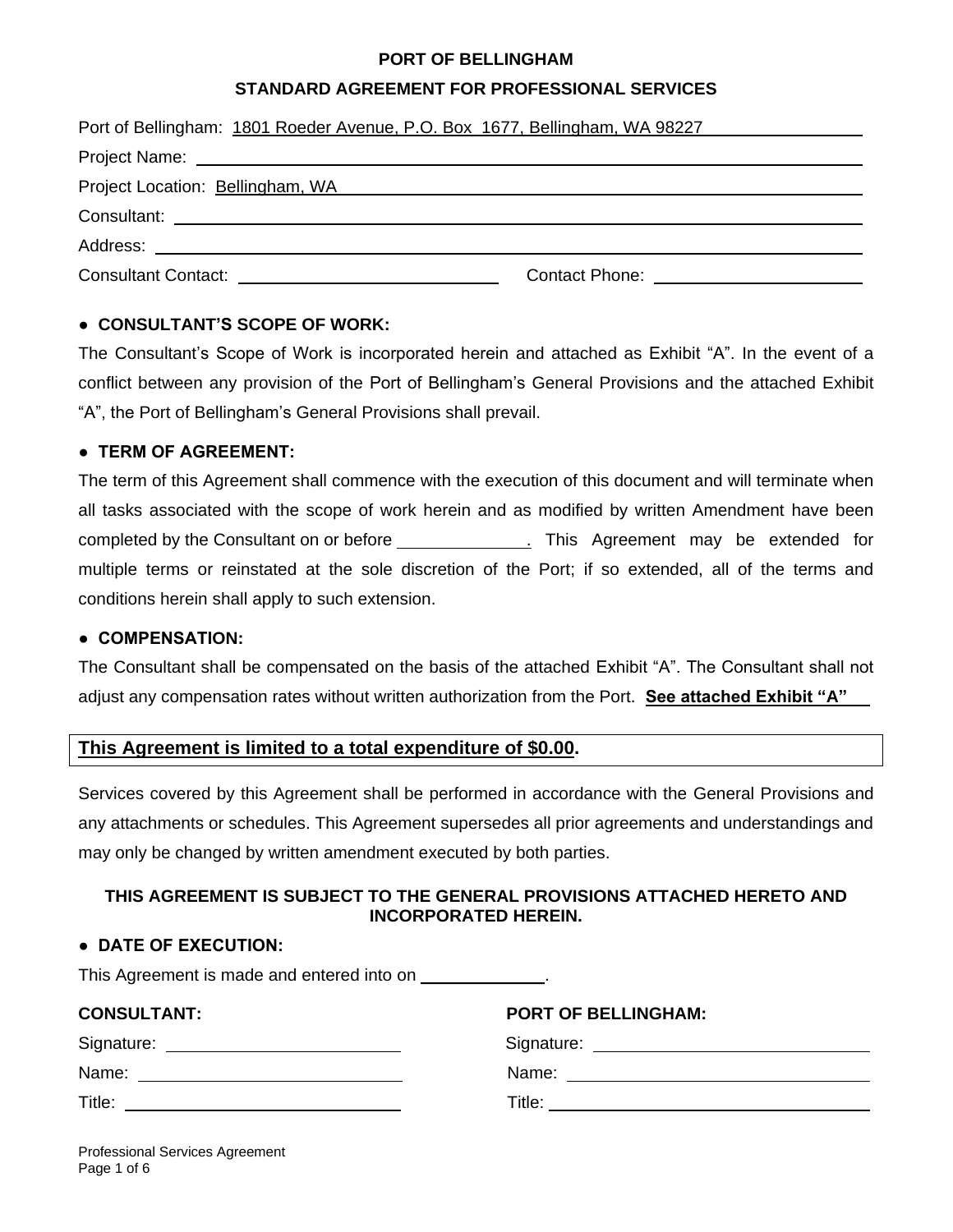**1. Selection.** The Consultant was chosen after a process that complied with all provisions of federal, state, and local law concerning selection of professional services.

**2. Termination for Cause.** This Agreement may be terminated by either party upon seven (7) days' written notice should one party fail to perform in accordance with its terms through no fault of the other. In the event the party that fails to perform is the Consultant, the determination of "fail to perform in accordance with its terms" shall be in the sole judgment of the Port. In the event of termination, the Consultant shall be compensated for satisfactory services performed prior to the termination date. In no case, however, shall such compensation exceed the original amount of the Agreement as approved or as amended by the Port. Any work product generated by the Consultant prior to such termination shall be the sole property of the Port, and the Consultant agrees to provide the Port with all such materials as a condition of receiving final payment.

**3. Termination Without Cause.** Further, this Agreement may be terminated by the Port at any time for any reason whatsoever, at the sole discretion of the Port, with seven (7) days' written notice. In the event of such termination, compensation shall be paid as provided in Paragraph 2 above.

**4. Consultant Services.** Consultant's services shall meet the standard for similar services performed by licensed professionals performing work in the Puget Sound region.

**5. Charges for Additional Services.** The Consultant shall obtain the written approval of the Port for any charges for additional services performed by the Consultant, the additional services of others retained by Consultant, or the furnishing of additional supplies, materials or equipment. The Consultant shall not be entitled to compensation for any such additional charges incurred in violation of this paragraph without prior written Amendment to the Agreement.

**6. Monthly Progress Statements.** The Consultant shall submit monthly statements of services rendered to the Port in a form acceptable to the Port. The Port shall make prompt monthly payments for work completed to the Port's satisfaction. In no event shall the Port be charged interest on payments due under this Agreement.

**7. Applicable Law.** All federal, state and local laws applicable in the rendering of the services by the Consultant shall be complied with in all respects by the Consultant as shall all rules and regulations of the Port and any other applicable governmental agency. The Consultant shall register to do business in the State of Washington and upon request provide proof of the same to the Port. By executing this Agreement Consultant further certifies that neither it nor its principals is presently debarred, suspended, proposed for debarment, or declared ineligible or voluntarily excluded from participation in this transaction by any Federal department or agency. It further agrees by submitting this proposal or acceptance of this Agreement that it will include this clause without modification in all lower tier transactions, solicitations, proposals, agreements, contracts, and subcontracts. Where the offeror/consultant or any lower tier participant is unable to certify to this statement it shall attach an explanation to this Agreement. The Port reserves the right to require Consultant to replace a sub-consultant or lower tier participant who cannot meet the foregoing certification requirements.

**8. Deviations from Scope of Work.** The Port may at any time issue written directions within the general scope of this Agreement. If any such direction causes an increase or decrease in the cost of this Agreement or otherwise affects any other provision of this Agreement, the Consultant shall immediately notify the Port. The Port may modify the amount spent for identified tasks within the scope of work providing the total amount of the Agreement, or as modified by written Amendment, is not exceeded. Any work done in violation of this paragraph shall be at the sole expense of the Consultant.

**9. Port Review of Title Documents and Permit Documents.** Prior to the submission of any documents related to any permits or the execution or recordation of any documents effecting title to any property, the said document shall be reviewed by the Port. The Port shall be responsible for all costs associated with such review.

**10. Conflict of Interest.** Consultant covenants that it presently has no interest and shall not acquire an interest, directly or indirectly, which would conflict in any manner or degree with its performance under this Agreement. Consultant further covenants that in the performance of this Agreement, no person having such interest shall be employed by it or any of its sub-consultants.

**11. Insurance.** Consultant, concurrently with the execution of this Agreement, shall provide the Port with evidence that Consultant has obtained and is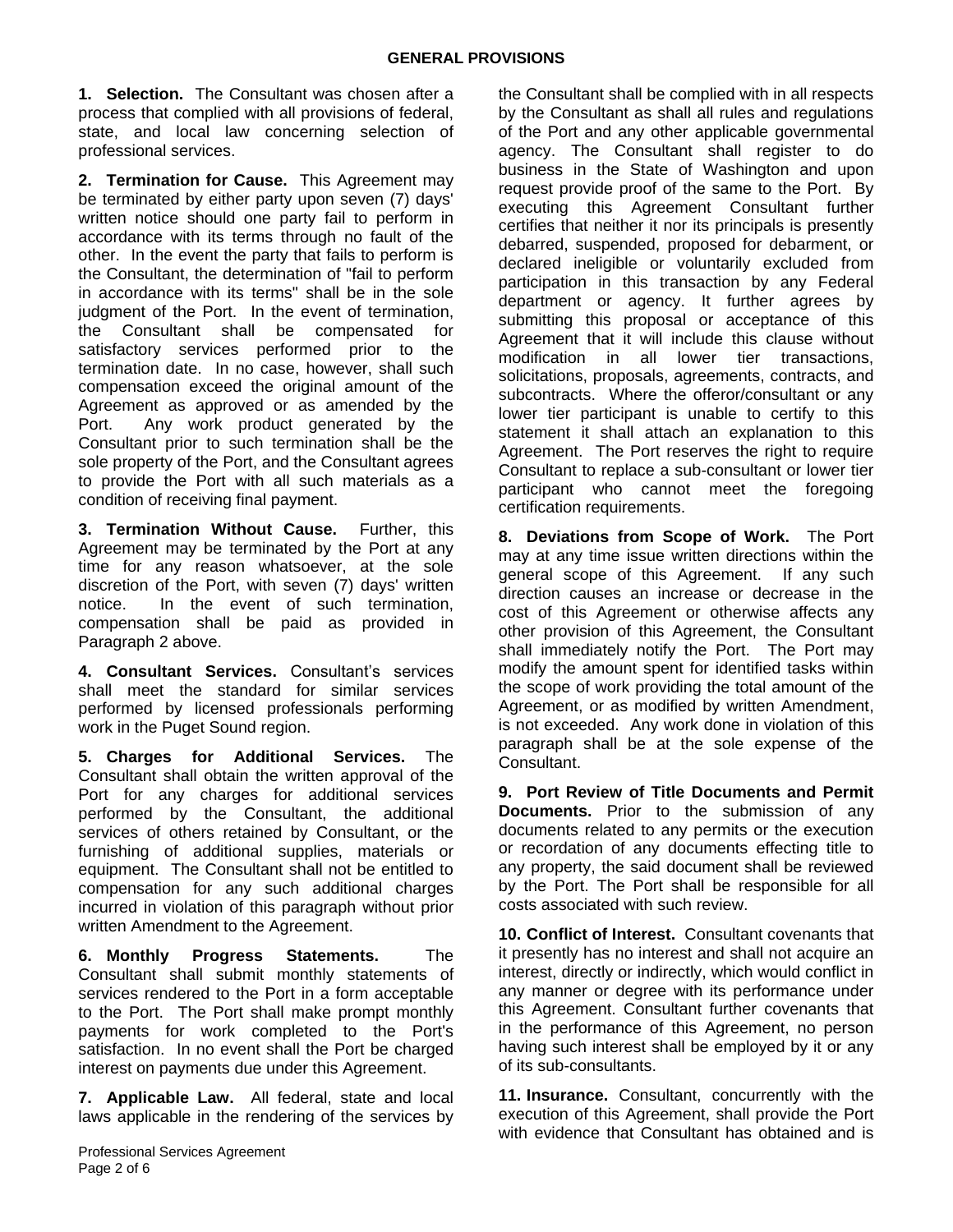maintaining the insurance listed as follows:

(a) Workers' Compensation Insurance as required by law.

(b) Employers' Liability Insurance (bodily injuries) with a limit of One Hundred Thousand Dollars (\$100,000) per occurrence with an insurance company authorized to write such insurance in all states where the Consultant will have employees located in the performance of its work covering its common law liability to such employees.

(c) Commercial General Liability Insurance and Automobile Liability Insurance covering all owned and non-owned automobiles or vehicles used by or in behalf of Consultant with a Five Hundred Thousand Dollar (\$500,000) combined single limit for bodily injury and/or property damage per occurrence and an annual aggregate limit of One Million Dollars (\$1,000,000).

\_\_\_\_\_[Initial if applicable]: Consultant represents that Consultant will not perform any driving as part of this Agreement. Based on this representation, Consultant shall maintain automobile liability insurance but shall be permitted to maintain lower limits provided that such limits meet the State of Washington minimum insurance coverage. All other terms of this Agreement relating to insurance (including but not limited to subsection d) shall apply to this insurance.

(d) Professional Liability Insurance covering Errors and Omissions of the Consultant in the amount of not less than Two Million Dollars (\$2,000,000) per claim.

(e) Except with regard to Professional Liability Insurance and Workers' Compensation Insurance, each of the policies required herein **shall name the Port as an additional insured.** Furthermore, each policy of insurance required herein shall (i) be written as a primary policy; (ii) expressly provide that such insurance may not be materially changed, amended or canceled with respect to the Port except upon thirty (30) days' prior written notice from the insurance company to the Port; (iii) contain an express waiver of any right of subrogation by the insurance company against the Port and its elected officials, employees, or agent; (iv) expressly provide that the insurance proceeds of any loss will be payable notwithstanding any act or negligence of Consultant which might otherwise result in a forfeiture of said insurance; and (v) in regard to physical property damage coverage, expressly provide that all proceeds shall be paid jointly to Consultant and Port.

Professional Services Agreement Page 3 of 6 (f) With regard to the Professional Liability Insurance, the Consultant shall maintain the same in full force and effect during the term of this

Agreement and for a period of one year thereafter.

(g) The Consultant shall furnish the Port with a Certificate of Insurance, including endorsements, evidencing policies of insurance required herein. **A Blanket Additional Insured Endorsement is not acceptable. The Certificate of Insurance shall specifically identify the name of the project.** The Consultant shall maintain these policies as identified above for itself and its sub-consultants for the term of this Agreement and for a period of one year thereafter. Except with regard to the Professional Liability Insurance, such Certificates shall specifically state that the insurance company or companies issuing such insurance policies shall give the Port at least thirty (30) days' written notice in the event of insurance company's or companies' cancellation or material changes in any of the policies.

If Unmanned Aerial Vehicles (UAVs or Drones) are to be used during the project, Consultant shall procure and maintain for the duration of the agreement, insurance against claims for injuries to persons or damage to property which may arise from or in connection with the ownership, maintenance or use of UAVs. This insurance shall include limits of no less than \$1,000,000 per occurrence and \$2,000,000 in the aggregate and shall name the Port of Bellingham as an additional Insured. The Consultant shall furnish the Port with original Certificates of Insurance including all required additional insured endorsements or copies of the applicable policy language effecting coverage as required by this clause, and a copy of the Declarations and Endorsement Page of the policy listing all policy endorsements.

The Port's receipt and acceptance of the Consultant's certificate of insurance does not waive the Consultant's obligation to comply with the insurance requirements of this agreement.

**12. Indemnification.** The Consultant shall defend (with legal counsel satisfactory to the Port), indemnify and hold the Port, its elected officials, agents and employees (collectively "Port") harmless from and against all liabilities, obligations, fines, claims, damages, penalties, lawsuits, governmental proceedings, judgments, costs and expenses (including, without limitation, all attorneys' fees, costs and expenses of litigation):

 Arising out of any negligent act or omission of Consultant, its directors, officers, consultants, agents and/or employees (collectively "Consultant") in connection with the services provided pursuant to this Agreement provided, however, that in the event of concurrent negligence of the Consultant and the Port, then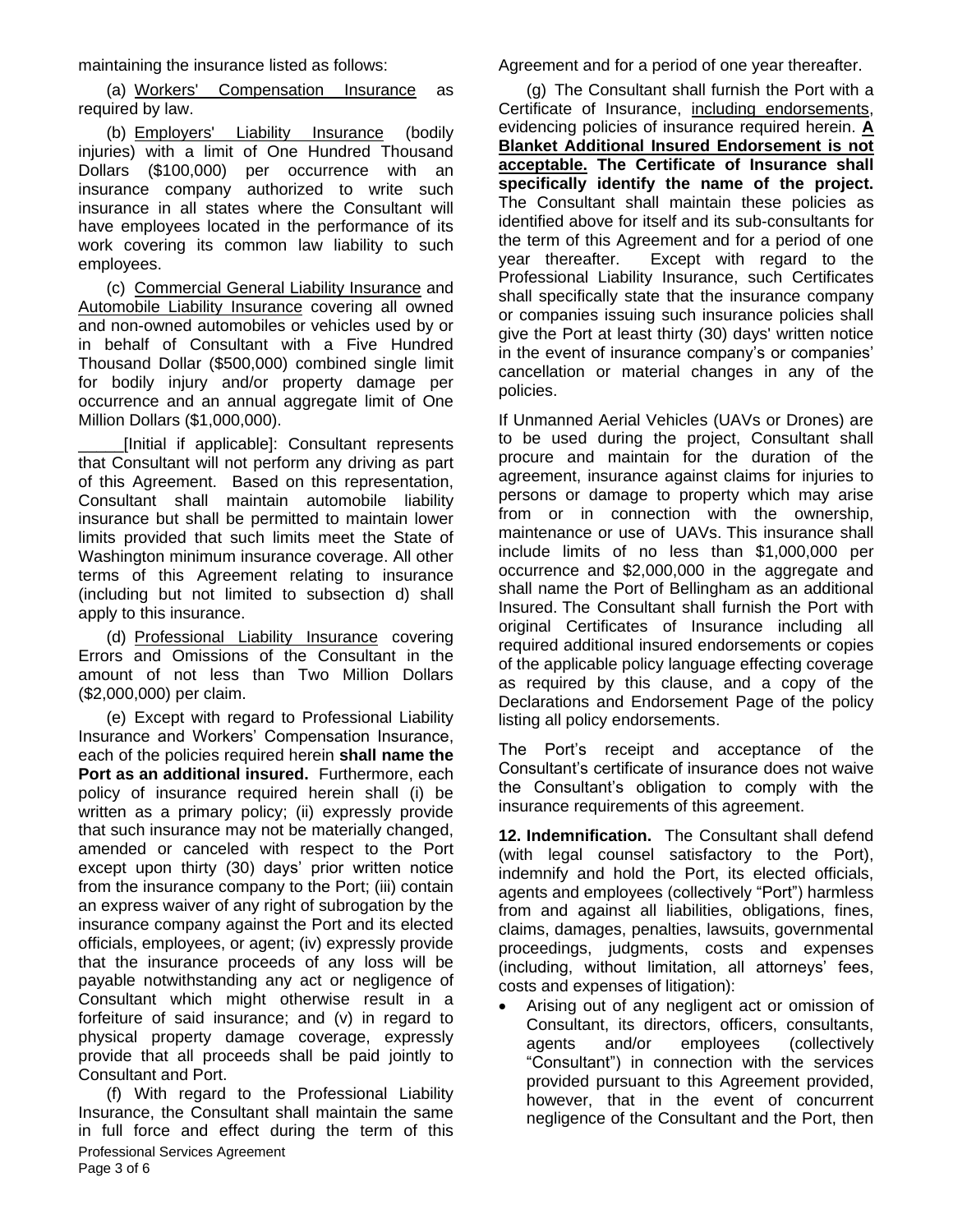this defense and indemnification shall apply only to the extent of the Consultant's negligence; and/or

- Arising from a breach of this Agreement by Consultant; and/or
- Arising out of or due to any failure on the part of Consultant to perform or comply with any rule, ordinance or law to be kept and performed.

The Port will inform Consultant of any such claim or demand that alleges liability based in whole or in part on any act or omission of Consultant, its directors, officers, agents, or employees. Thereafter the Consultant shall (i) reasonably cooperate in the defense of such claim and (ii) pay its defense of such claim as incurred, whether or not such claim is ultimately successful. In this regard, the Port will reasonably cooperate with Consultant in allowing Consultant to jointly select, with the Port, attorneys to defend the Port and Consultant provided that Consultant confirms its obligation to pay the Port's defense costs.

12.1 In the event of concurrent negligence by the Port and Consultant then at the conclusion of the action (e.g., judgment, arbitration award or settlement) the attorneys' fees and costs incurred in defending the Port shall be apportioned to the parties based on their respective fault as provided by RCW 4.24.115.

12.2 The foregoing indemnification obligation shall include, but is not limited to, all claims against the Owner by an employee or former employee of the Consultant or any subconsultant or service provider. For this purpose, the Consultant expressly waives, as respects the Owner only, all immunity and limitation on liability under any industrial insurance Act, including Title 51 RCW, or other workers compensation act, disability act, or other employees benefits of any act of any jurisdiction which would otherwise be applicable in the case of such a claim. **BY INITIALING BELOW THE OWNER AND CONSULTANT CERTIFY THE WAIVER OF IMMUNITY SPECIFIED BY THIS PROVISION WAS MUTUALLY NEGOTIATED.**

**Consultant: By:**

**Port of Bellingham By:** 

**13. Confidentiality.** Any reports, documents, questionnaires, records, information or data given to or prepared or assembled under this Agreement

\_\_\_\_\_\_\_\_\_\_\_\_\_\_\_\_\_\_\_\_\_\_\_\_\_\_\_\_\_\_\_\_\_\_\_\_

 $\mathcal{L}_\text{max}$  and  $\mathcal{L}_\text{max}$  and  $\mathcal{L}_\text{max}$  and  $\mathcal{L}_\text{max}$ 

shall be kept confidential unless a specific written waiver is obtained from the Port and shall not be made available by the Consultant to any individual or organization without prior written approval of the Port except as may be ordered by a court of competent jurisdiction. The provisions of this section shall survive the expiration or earlier termination of this Agreement.

**14. Plans, etc. Property of Port.** All original plans, drawings and specifications prepared by the Consultant and any and all sub-consultants for the Port and funded by the Port are and shall remain the property of the Port whether or not the Project for which they are made is executed. This shall not apply to proprietary software or documentation that may be provided to the Port and that was developed independent of funding by the Port. The Consultant assumes no liability for any use of the Drawings and Specifications other than that originally intended for this Project. Originals, including electronic forms of the data prepared by the Consultant and funded by the Port shall become the property of the Port. No reports, records, questionnaires, software programs provided by Port or other documents produced in whole or in part by the Consultant under this Agreement shall be the subject of an application for copyright by or on behalf of the Consultant.

As part of the project close-out, the **Consultant** is responsible for providing the Port with a FINAL RECORD drawing set that incorporates all of the Contractor's as-built redlines into the CAD file. Consultant shall deliver the following as part of the close-out to Port Engineering:

- CAD files (all)
- PDF (1 file of all pages combined)
- $\bullet$  Bound hard copy 11x17 (1)
- Contractors original paper redline

**15. Public Disclosure Request.** Correspondence, reports and other written work that is generated during the course of the relationship created by this Agreement, may be requested by third parties pursuant to the Washington State Public Disclosure Act (RCW 42.56 *et. seq.)*. The parties agree that in the event that such a request is filed, the party with whom the request is filed will promptly notify all other parties to this Agreement. The parties further agree that they will not disclose any such requested material until at least ten (10) business days after providing notification to all other parties to this Agreement. The intent of this clause is to provide all parties the opportunity to seek injunctive relief pursuant to RCW 42.56 so as to protect the vital functions of those entities. This clause shall survive the termination or expiration of this Agreement.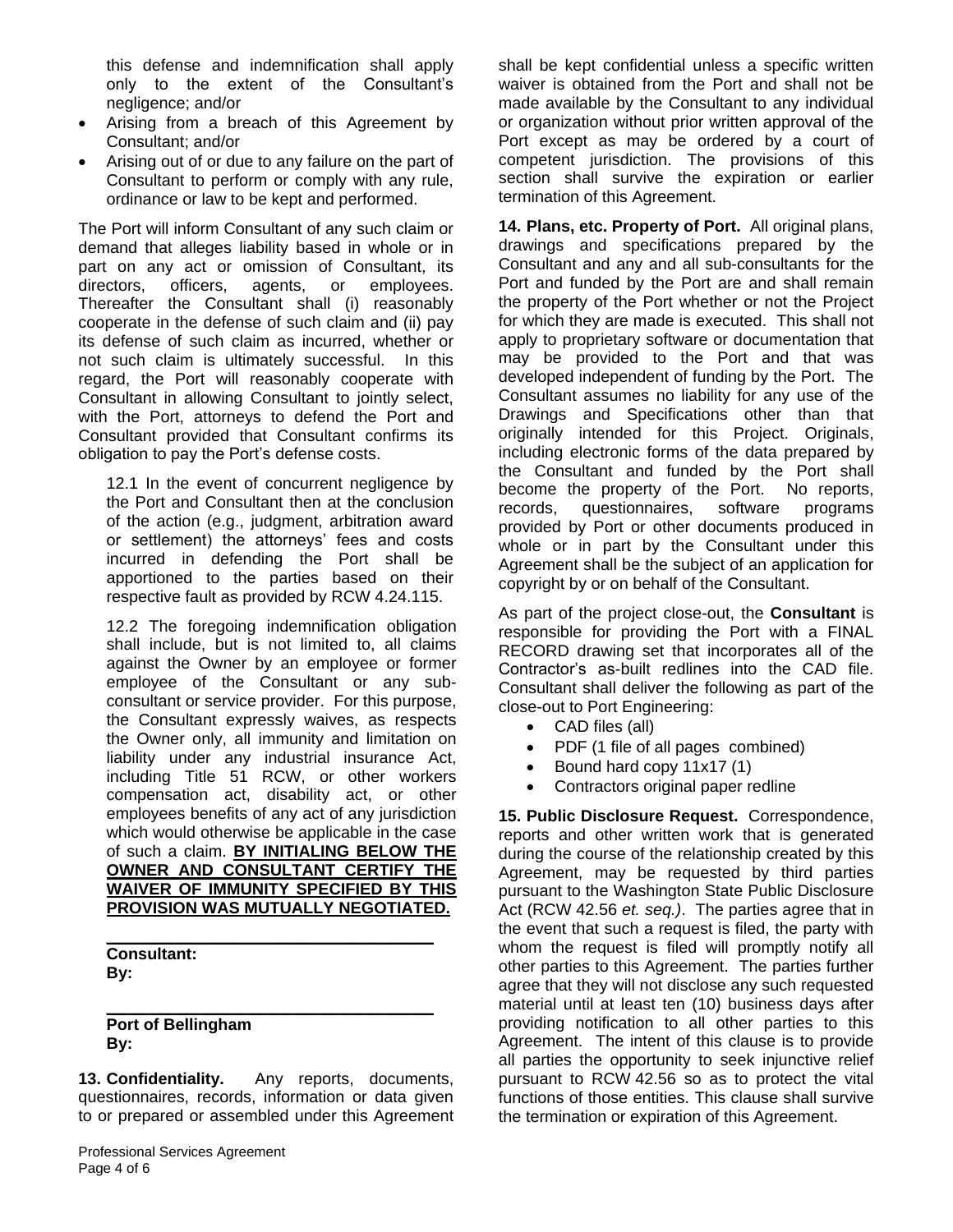**16. Electronic File Compatibility.** All electronically- transmitted output must be compatible with existing Port software. The Port currently operates Microsoft Office, AutoCad 2012 and Adobe Acrobat. Consultants shall check with the Port for software application and system compatibility. Consultant shall transfer data via drawings saved as zip files using etransmit to bundle CAD support files accompanied by Adobe .pdf files. Large files can be transmitted via CD or in DVD format.

**17. Pollution.** Port acknowledges that the Consultant is not responsible for the creation or presence of contamination or pollution, if any, at the property except to the extent that such a discharge, release or escape is caused by the negligent act or failure to act of the Consultant. For the purpose of this clause, contamination conditions shall mean the actual or alleged existence, discharge, release or escape of any irritant, pollutant, contaminant, or hazardous substance into or upon the atmosphere, land, groundwater, or surface water of or near the property. The Consultant will promptly notify the Port of contamination conditions, if identified. Notwithstanding the foregoing, the Port does not herein waive any cause of action for damages resulting from the Port's reliance on any misrepresentation (made either knowingly or negligently) by the Consultant with regard to the presence of any contamination or pollution.

**18. Payment of Sub-Consultants.** Markup on work performed by first tier Sub-consultants shall not exceed four (4%) percent; markups are not allowed on work performed by lower tier Subconsultants. The Port may request the Consultant certify that it has paid its sub-consultants in full for all work encompassed by invoices that the Port has paid. The Consultant shall be solely responsible for the performance of and payment to its subconsultants. All such sub-consultants shall possess all licenses and insurance as required by the laws of the State of Washington.

Professional Services Agreement Page 5 of 6 **19. Non-Discrimination.** In connection with the performance of this Agreement, the Consultant shall not discriminate against any employee or applicant for employment because of race, color, creed, religion, sex, sexual orientation, national origin, age, marital status, genetic information, honorably discharged veteran or military status, presence of a sensory, mental or physical disability, or use of a trained dog guide or service animal. The Consultant shall take affirmative action to ensure that applicants are employed and the employees are treated during employment without regard to their race, color, creed, religion, sex, sexual orientation, national origin, age, marital status, genetic information, honorably discharged veteran or military status, presence of a sensory, mental or physical disability, use of a trained dog guide or service animal or any other protected class.

**20. Jurisdiction.** This Agreement is made and delivered in the State of Washington and shall be construed and enforced in accordance with the laws thereof. All claims concerning or arising out of this Agreement shall be resolved in the Superior Court for Whatcom County, Washington. Consultant expressly waives the right of removal to federal court. Both parties hereby waive the right to a jury trial in any such dispute.

**21. Entire Agreement.** This is the entire agreement between the parties. It may not be altered or modified except by a written amendment to this Agreement that references the intent of the parties to amend this Agreement. There is no other oral or written understanding between the parties concerning this matter. The Consultant specifically understands that no Port employees other than the designated Port representative or their supervisors are authorized to direct the work of the Consultant. This agreement may be executed in counterparts, which may be transmitted via email or other electronic transmittal, each of which shall constitute an original, and all of which will be deemed a single document. Signature of an email or other electronic transmittal copy of this agreement, and transmission of a signature page by email or other electronic transmittal, shall bind the signing party to the same degree as delivery of a signed original.

**22. Signing Authority.** Anyone signing this Agreement on behalf of the Consultant personally certifies that they have the authority to execute said document on behalf of the Consultant and that their signature is binding upon the Consultant.

**23. Obligation to Report Employees Who Used Early Retirement Factors; Liability for Failure to Report.** The Port is an employer of one or more members of the Washington State Department of Retirement Systems (DRS). As a DRS covered employer, the Port is required to advise DRS of any retiree performing services for the Port who has used the 2008 Early Retirements Factors (ERFs) to retire early and is under age 65. Workers meeting these factors cannot perform services in any capacity for a DRS-covered employer and continue to receive a pension benefit (WAC 415-02-325).

Concurrently with the execution of this Agreement and prior to commencing work, Consultant shall verify if any person who will be performing work on this project retired from a DRS employer using